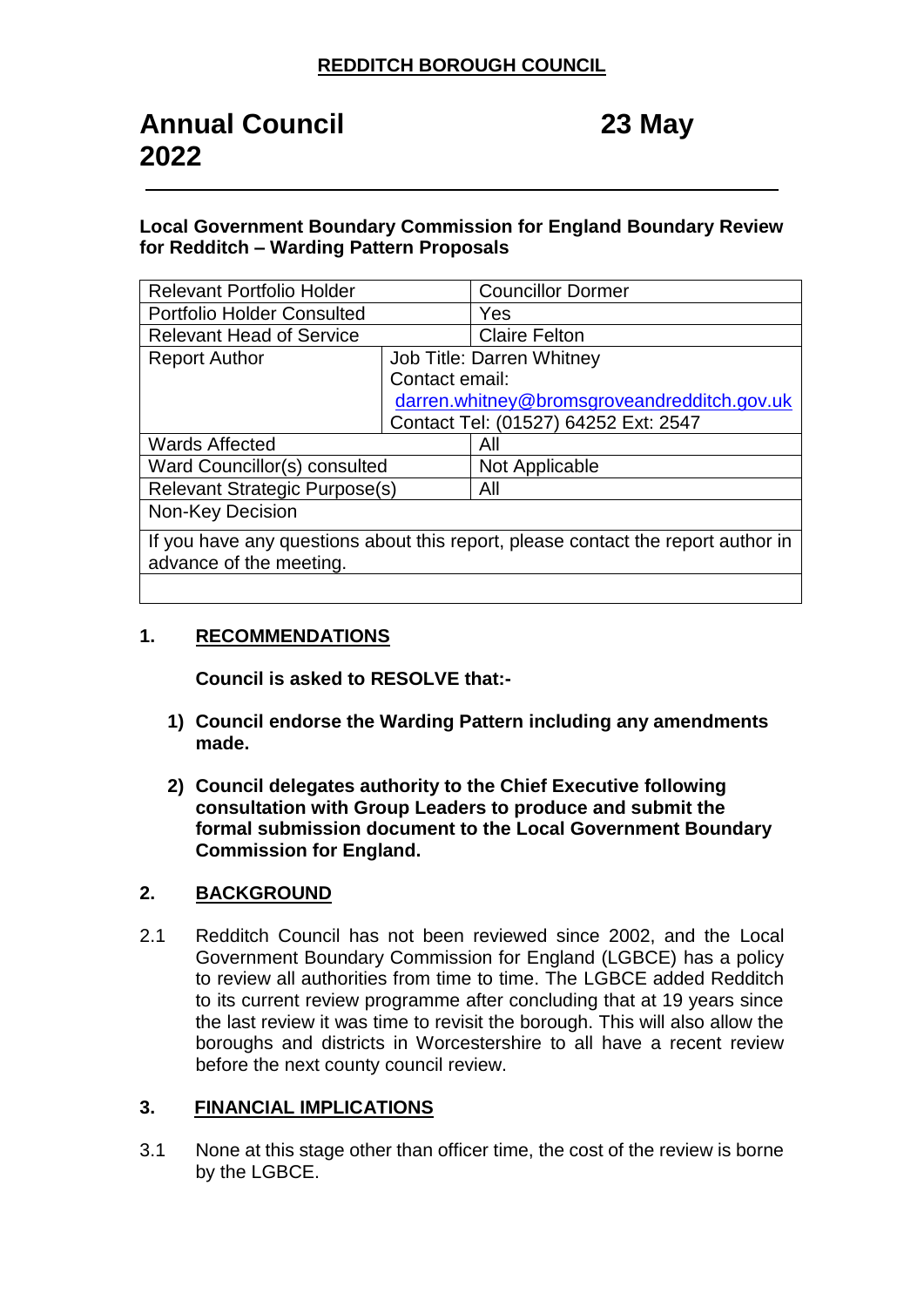# **4. LEGAL IMPLICATIONS**

- 4.1 The LGBCE is a statutory body accountable to Parliament that conducts reviews of local authority electoral arrangements in England. Its statutory obligations are set out in the Local Democracy, Economic Development and Construction Act 2009.
- 4.2 One of the objectives of the LGBCE is to provide electoral arrangements for English principal local authorities that are fair and deliver electoral equality for voters.

## **5. STRATEGIC PURPOSES - IMPLICATIONS**

#### **Relevant Strategic Purpose**

5.1 As the review will affect the number of Councillors and the size of wards in the future it will have a bearing on all Strategic Purposes. The results of the review will not be implemented until 2024.

#### **6. OTHER IMPLICATIONS**

#### **Equalities and Diversity Implications**

6.1 No direct impact at this stage.

#### **Operational Implications**

- 6.2 The LGBCE will seek to deliver electoral equality for voters in local elections.
- 6.3 The electoral review examines and proposes new electoral arrangements for the whole local authority. These are:
	- The total number of councillors to be elected to the council: council size.
	- The names, number and boundaries of wards.
	- The number of councillors to be elected from each ward.
- 6.4 The Commission will recommend a ward proposal that, in its judgement, enables the council to take its decisions effectively, to discharge the business and responsibilities of the council successfully, and to provide for effective community leadership and representation.